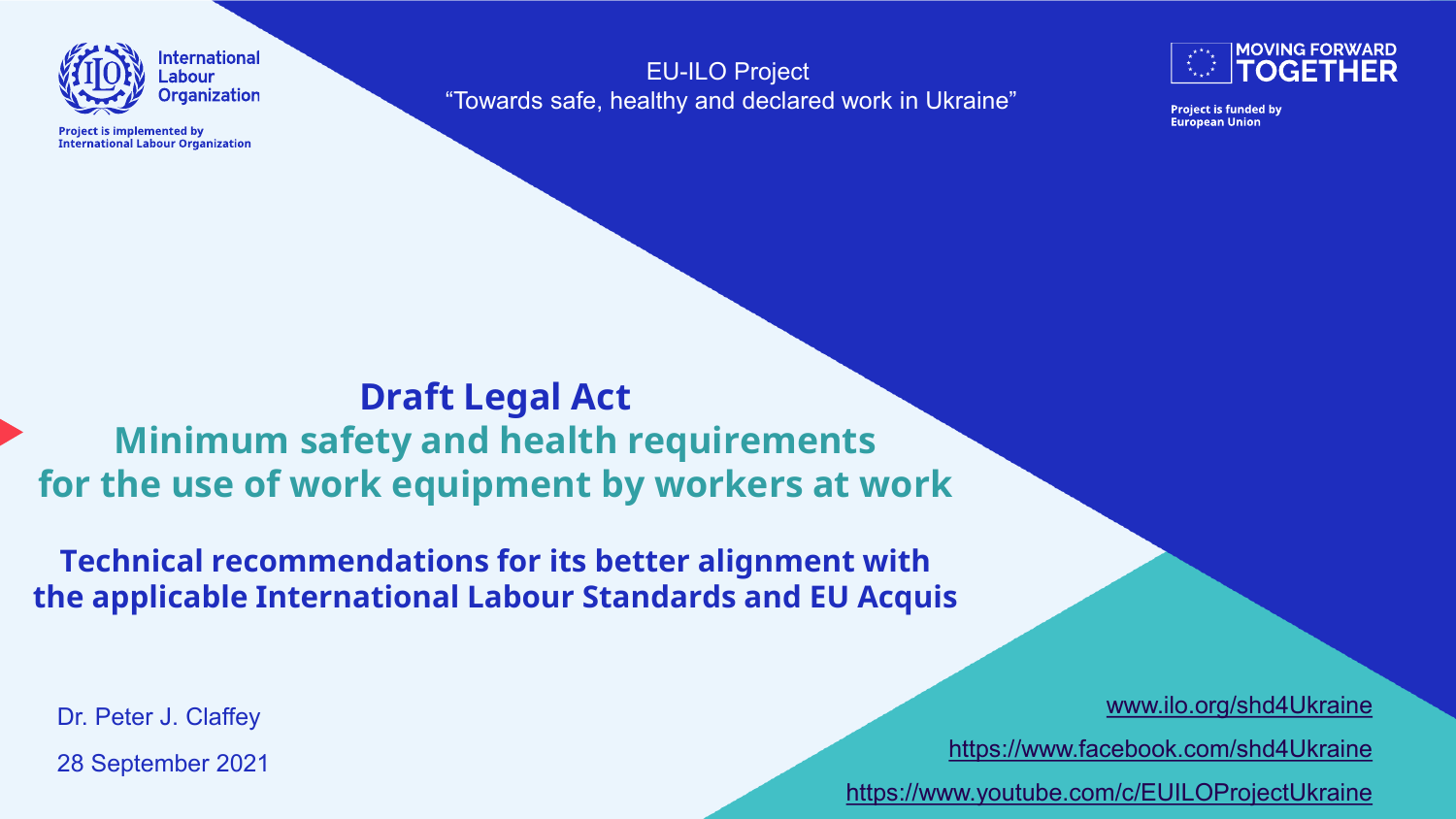



#### **Overview – Executive Summary**

- ▶ To review the draft legal text prepared by the State Labour Service of Ukraine (SLS) Order No. 2072 of 2017
- ▶ Bring it closer to the Council Directive 2009/104/EC on the minimum safety and health requirements for the use of work equipment by workers at work
- ▶ Promote a better alignment of this draft legal act with the main applicable International and European labour standards and best practices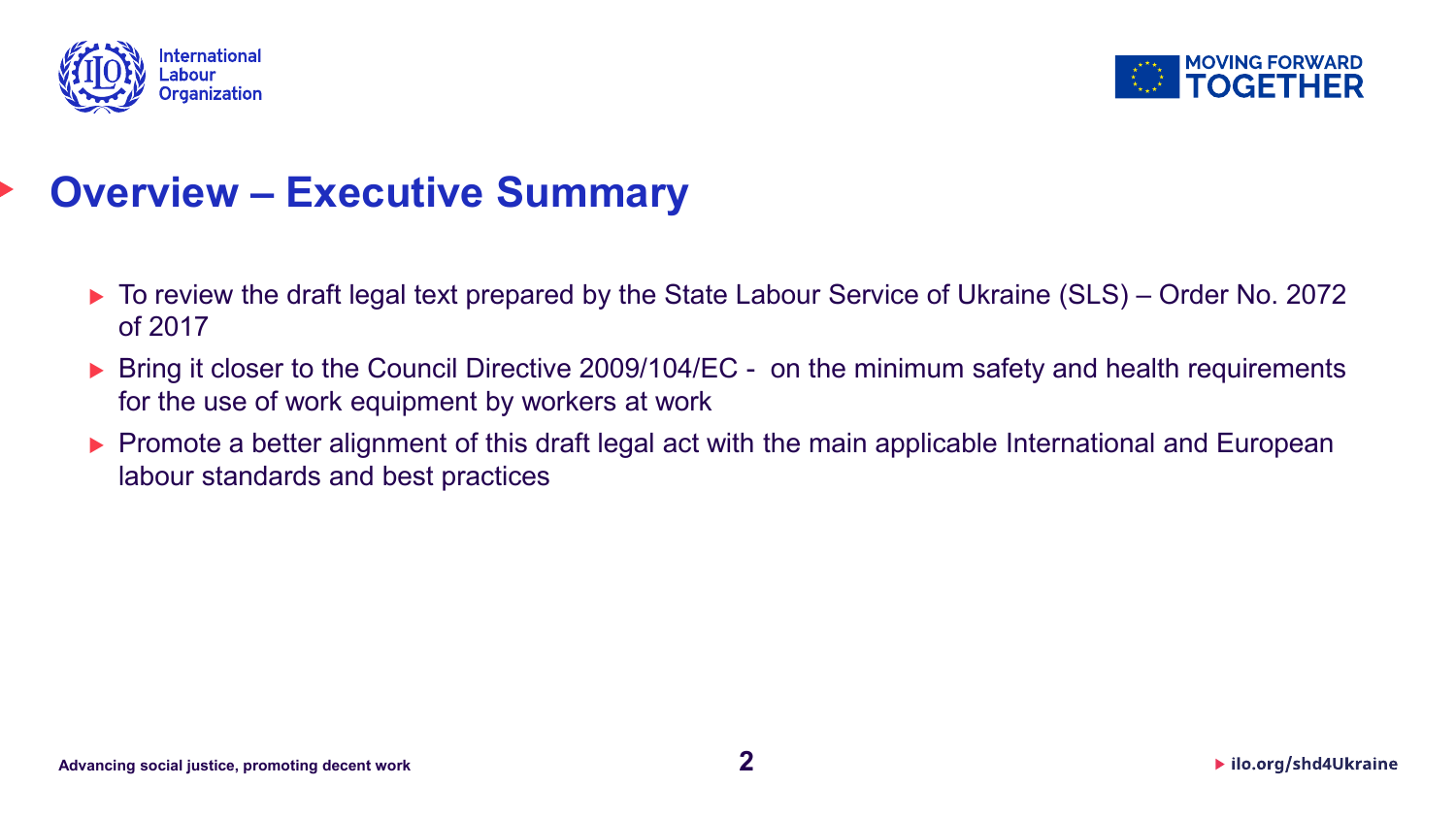



#### **MAIN POSITIVE ASPECTS**

- **Draft legal act follows closely Dir. 2009/104/EC**
- **Employer's obligations:**
- ▶ Work equipment is safe
- **Fechnical inspections**
- Maintenance of work equipment
- Provision of information & training
- **Norkers are consulted**
- **Minimum rules are set – focus on accident prevention**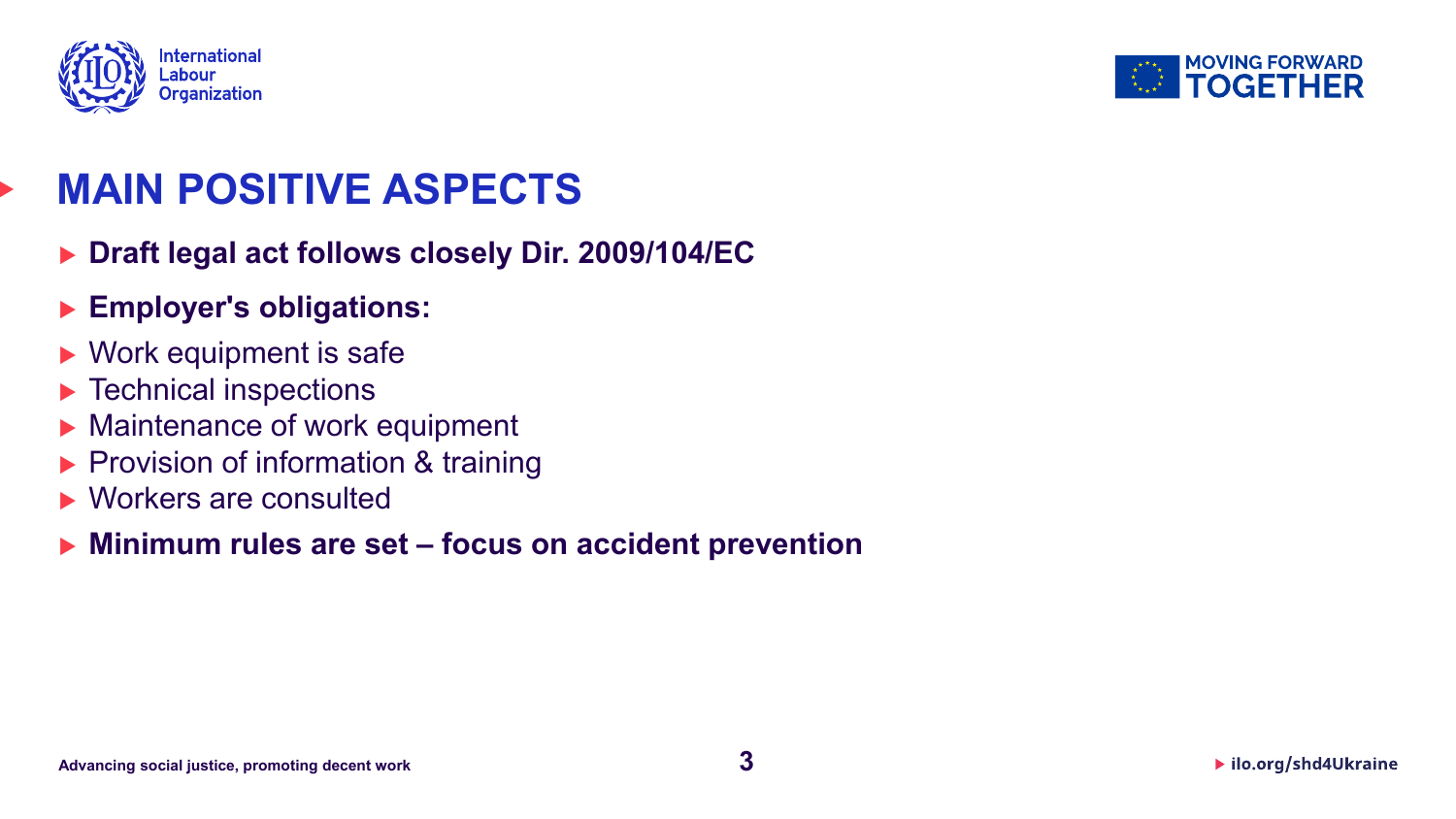



# **KEY ASPECTS TO IMPROVE (1)**

Act should be a CMU Decree or Resolution for more effective implementation for

Employers' obligations on:

- ▶ Carrying out risk assessments
- Safety and health requirements on work equipment
- $\blacktriangleright$  Information and training of workers
- ▶ Worker consultation and representation

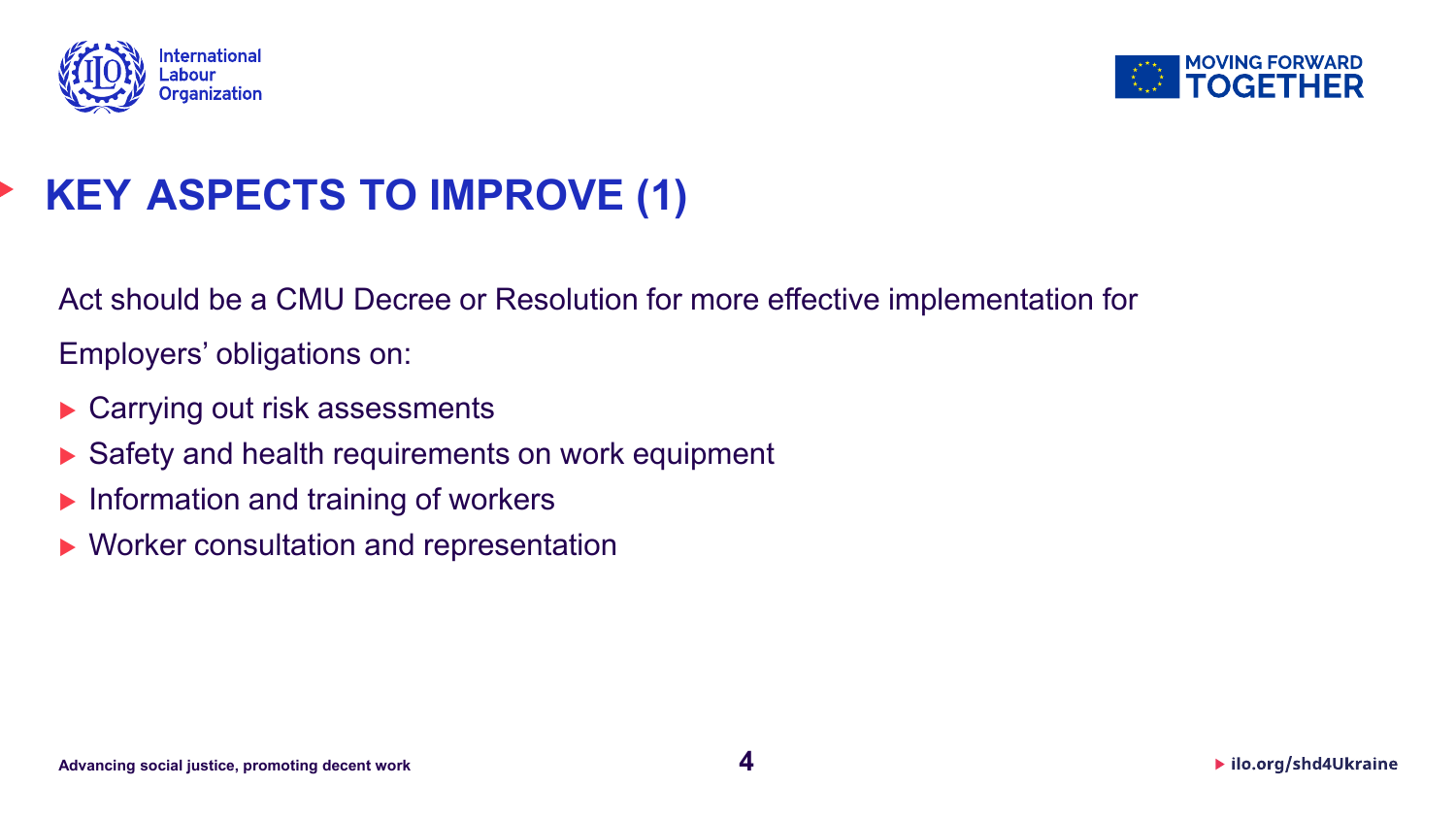



# **KEY ASPECTS TO IMPROVE (2)**

Structure and Clarity:

- ▶ Should follow more closely the structure, numbering and layout of the Articles used in Directive 2009/104/EC e.g. Article 5 in the Decree = Article 5 in the EU Directive
- ▶ Layout of Annexes should also be similar Paragraphs and sub paragraphs should follow the proposal as shown
- ▶ Note the proposal to add new Articles 11/12 in Section III on Promotion, control and enforcement
- ▶ New Section IV Miscellaneous provisions Articles 13/14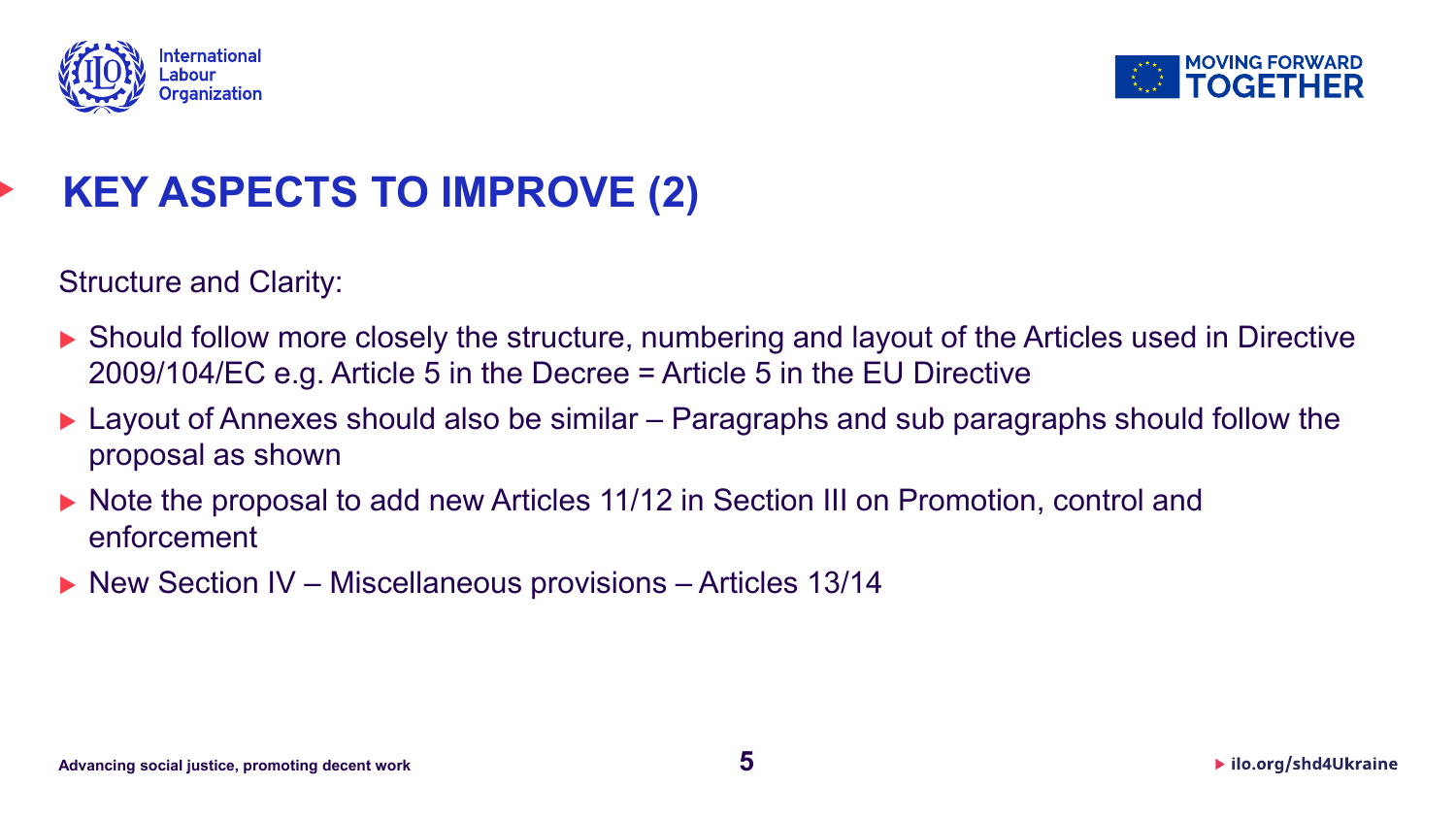



# **KEY ASPECTS TO IMPROVE (3)**

- ▶ Define commonly used terms such as Workplace, workstation, Competent persons, technical inspection, expert organizations etc. in Article 2
- ▶ Link the Law of Ukraine 'On Occupational Safety and Health of Workers', which implements Framework Directive 89/391/EEC, with this Decree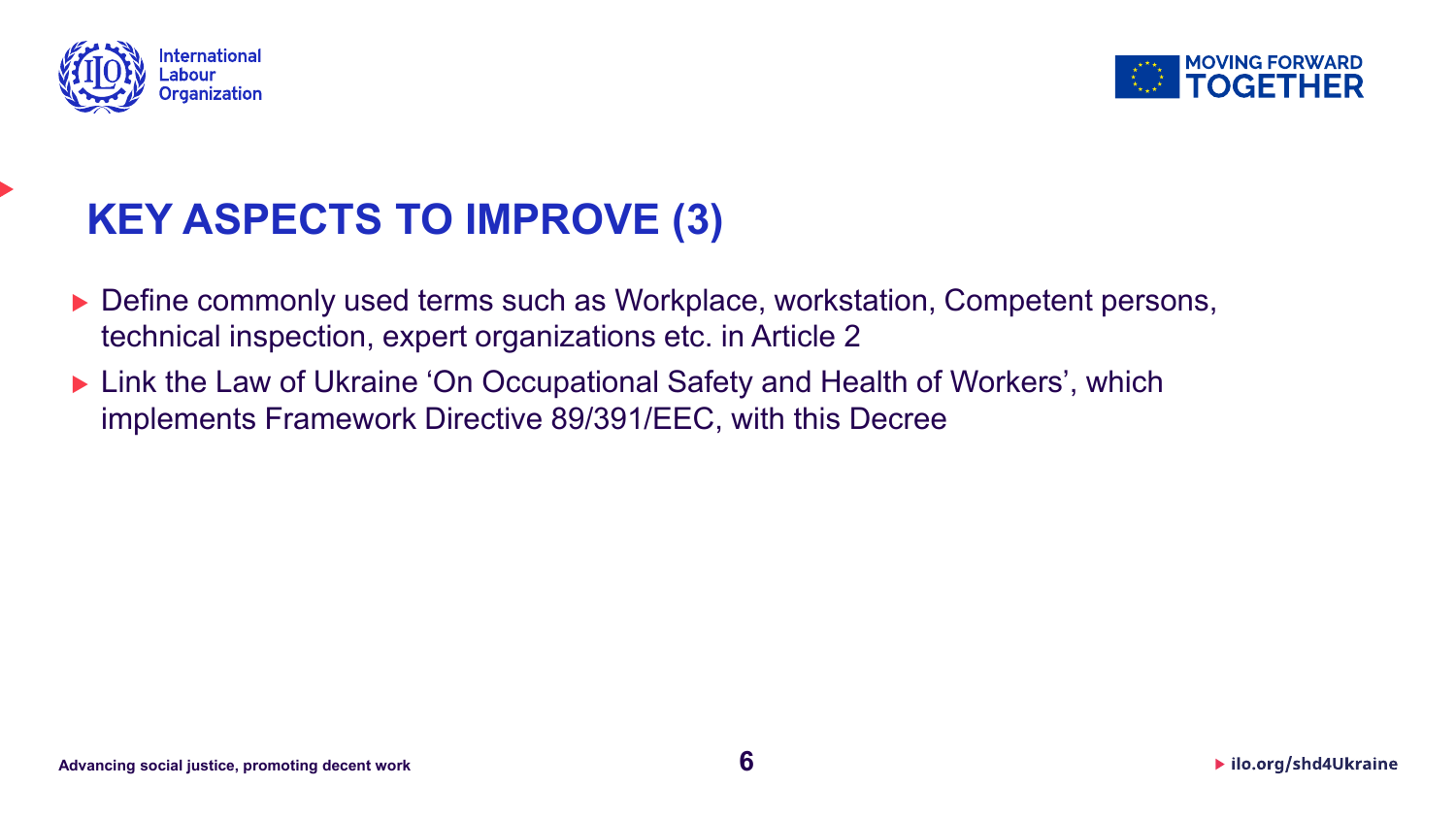



# **KEY ASPECTS TO IMPROVE (4)**

#### **State authority for promotion and enforcement:**

- ▶ Give effect to ILO Conventions 155/1981, 129/1969 and 81/1947
- ▶ Adequate penalties for violations
- **Another example of an OSH enforcement authority – H.S.A. Ireland**
- ▶ Look at its powers in the Safety, Health and Welfare at Work Act, 2005 and the **use of Enforcement Notices.**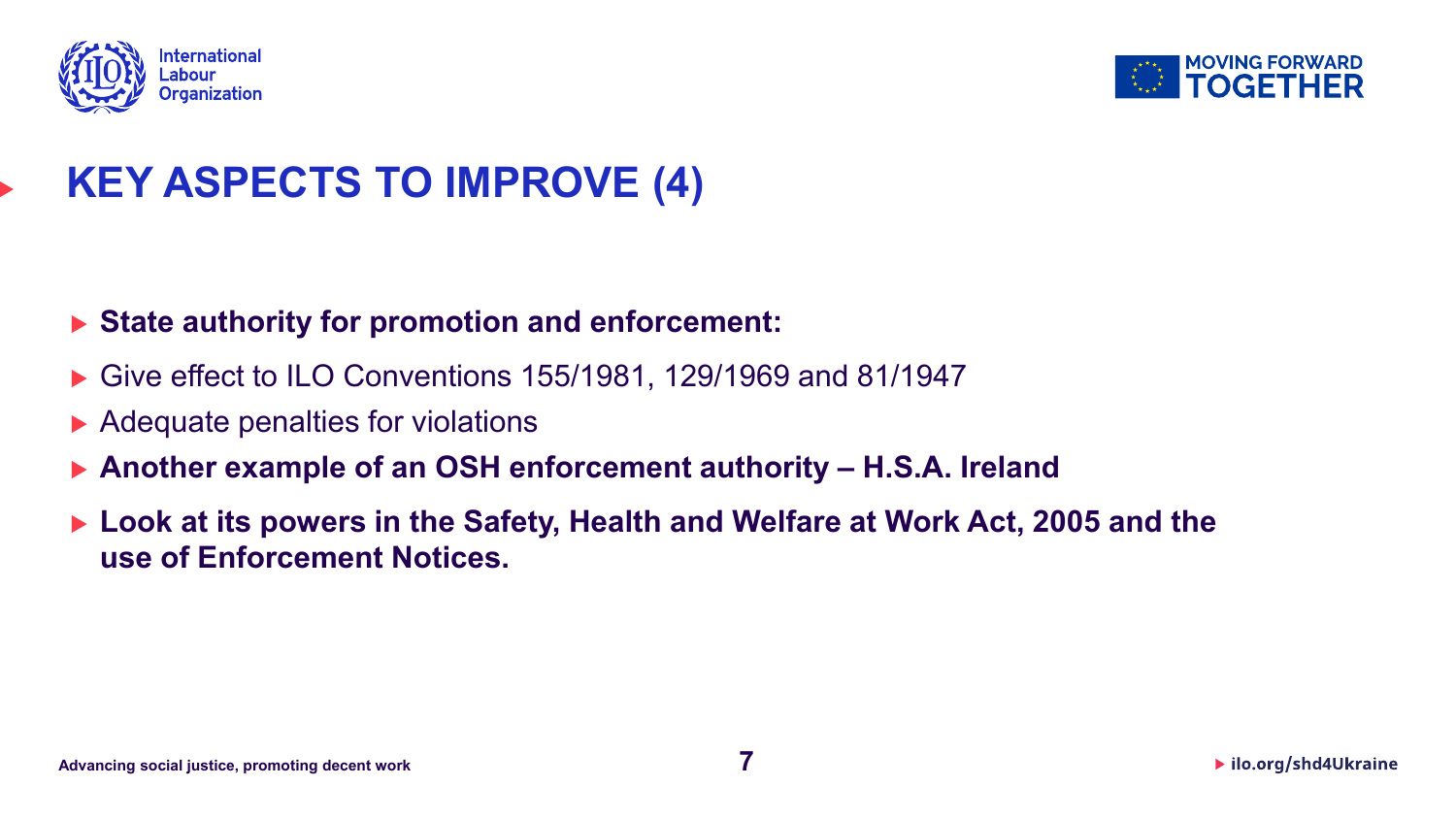



### **KEY ASPECTS TO IMPROVE (5)**

- **Risk Assessments and OH Services**
- ▶ Article 9 (1)(a) of Directive 89/391/EEC
- Article 5(c) of ILO Convention 1985/161
- **Annex adjustments – Article 13**
- **Entry into force date – Article 14**
- ▶ Using the Decree to update existing national legislation e.g. on scaffolding provisions, **guarding of dangerous parts of machinery etc.**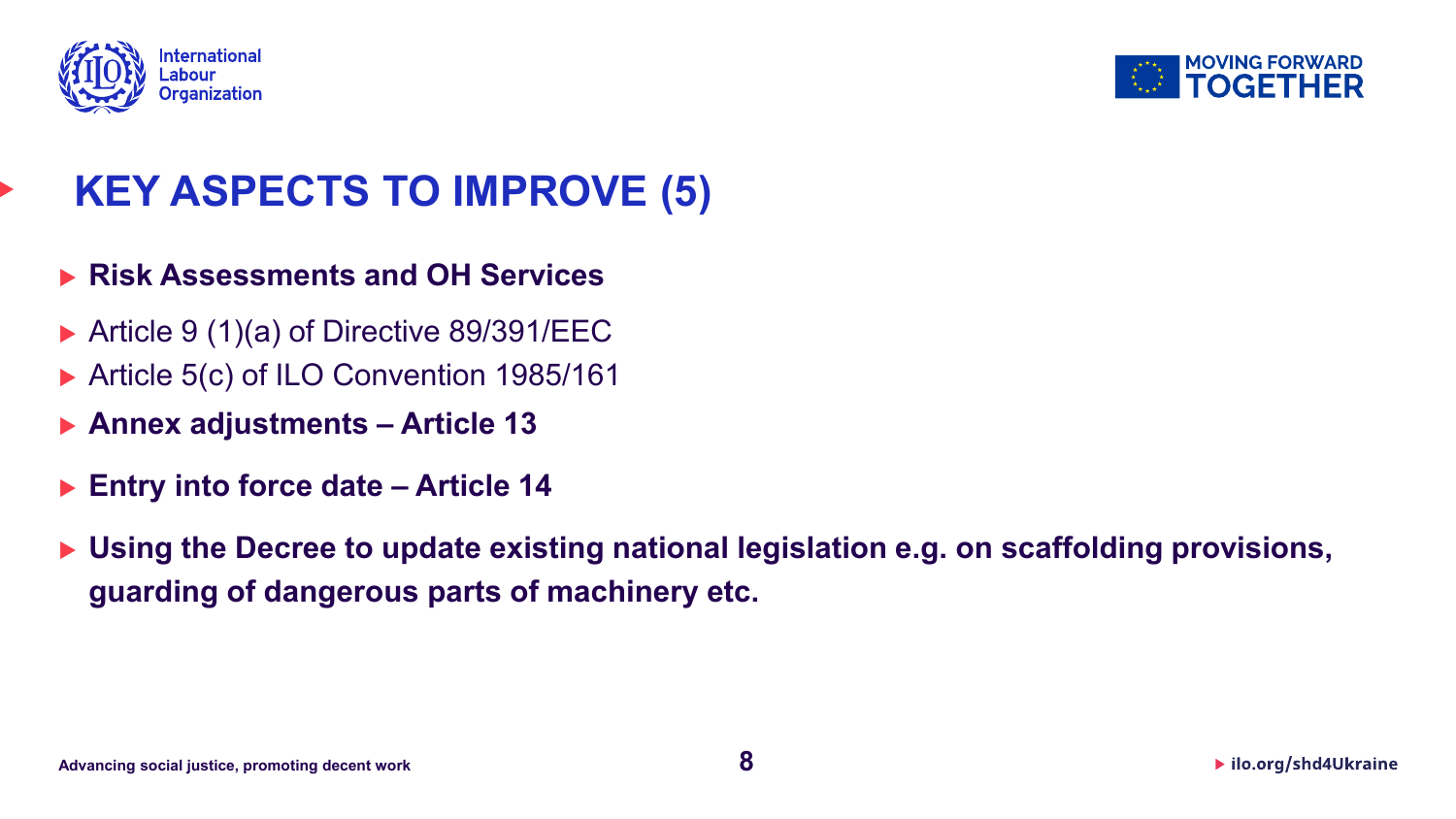



## **KEY ASPECTS TO IMPROVE (6)**

- **Make Decree more specific – e.g. on reference to national guidelines, national practices etc.**
- ▶ Develop national Guidelines to support the legal requirements
- ▶ Support for employers, employees work equipment suppliers and testers etc.
- ▶ Other examples are Irish General Application Guidelines and UK HSE PUWER Regime/Brexit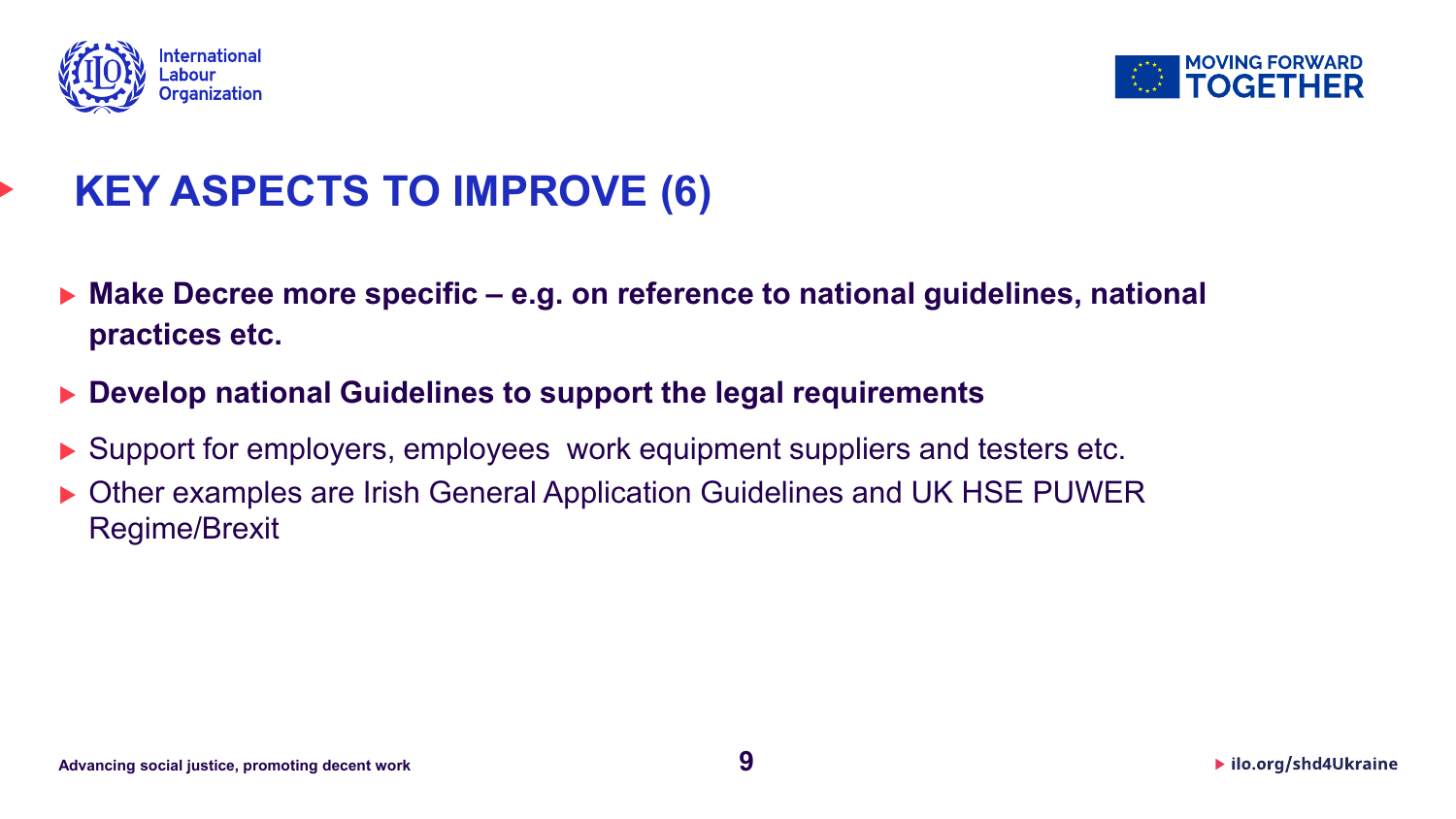



# **DETAILED RECOMMENDATIONS (1)**

- **My recommendations are in Red Bold type as shown**
- **Where extensive changes are recommended the whole Articles are in Red Bold**
- **New Articles are also shown in Red Bold**
- **Renumbering Articles follow Directive 2009/104/EC closely**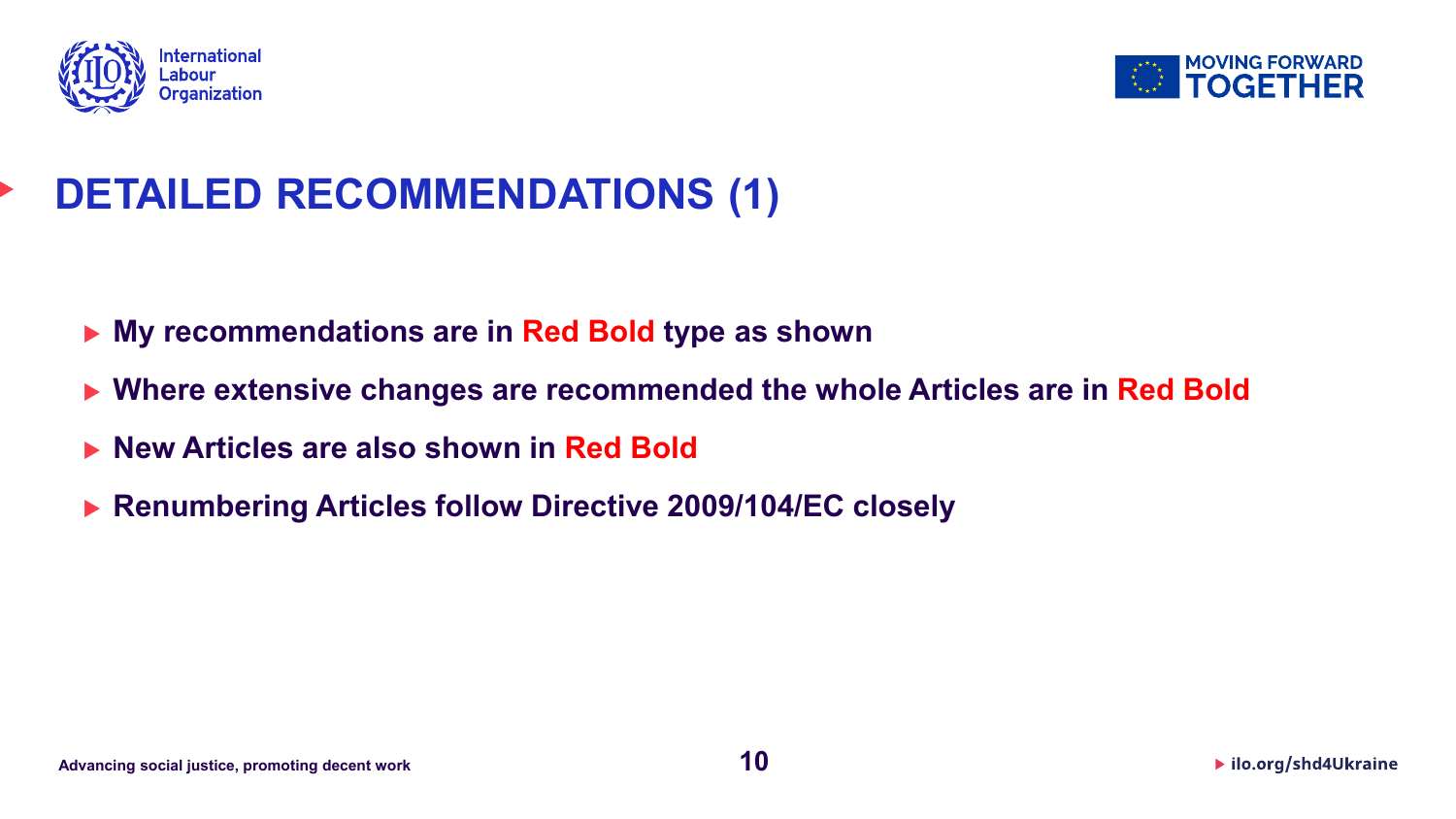



#### **DETAILED RECOMMENDATIONS (2)**

- **Article 5(6) is new – remedying defects found**
- **Articles 6(2) and (3) Carrying out risk assessments and implementing their findings**
- **Article 11 – Legal competence to promote, control and enforce compliance**
- **Article 12 – Employer's liability**
- **Article 13 – Amendment to the Annexes**
- **Article 14 – Transitional arrangements and entry into force of the Decree**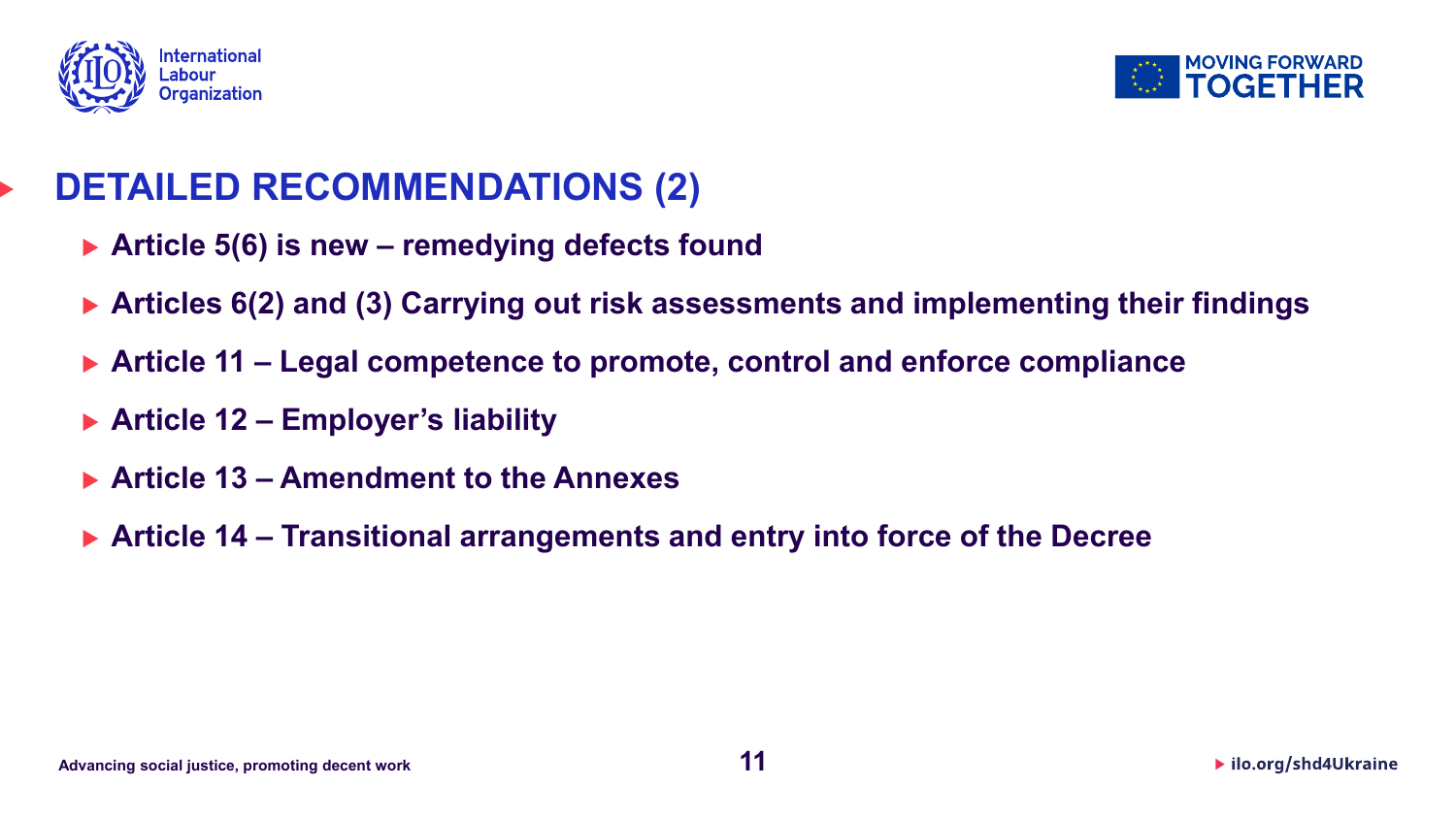



### **DETAILED RECOMMENDATIONS (3)**

- **Annex I – Minimum safety requirements for all equipment**
- New work equipment
- $\triangleright$  Existing work equipment 4 year deferral period
- **Annex II – Minimum requirements for the use of work equipment**
- Consultation with the social partners and relevant stakeholders
- **Renumbering of the Annexes provisions**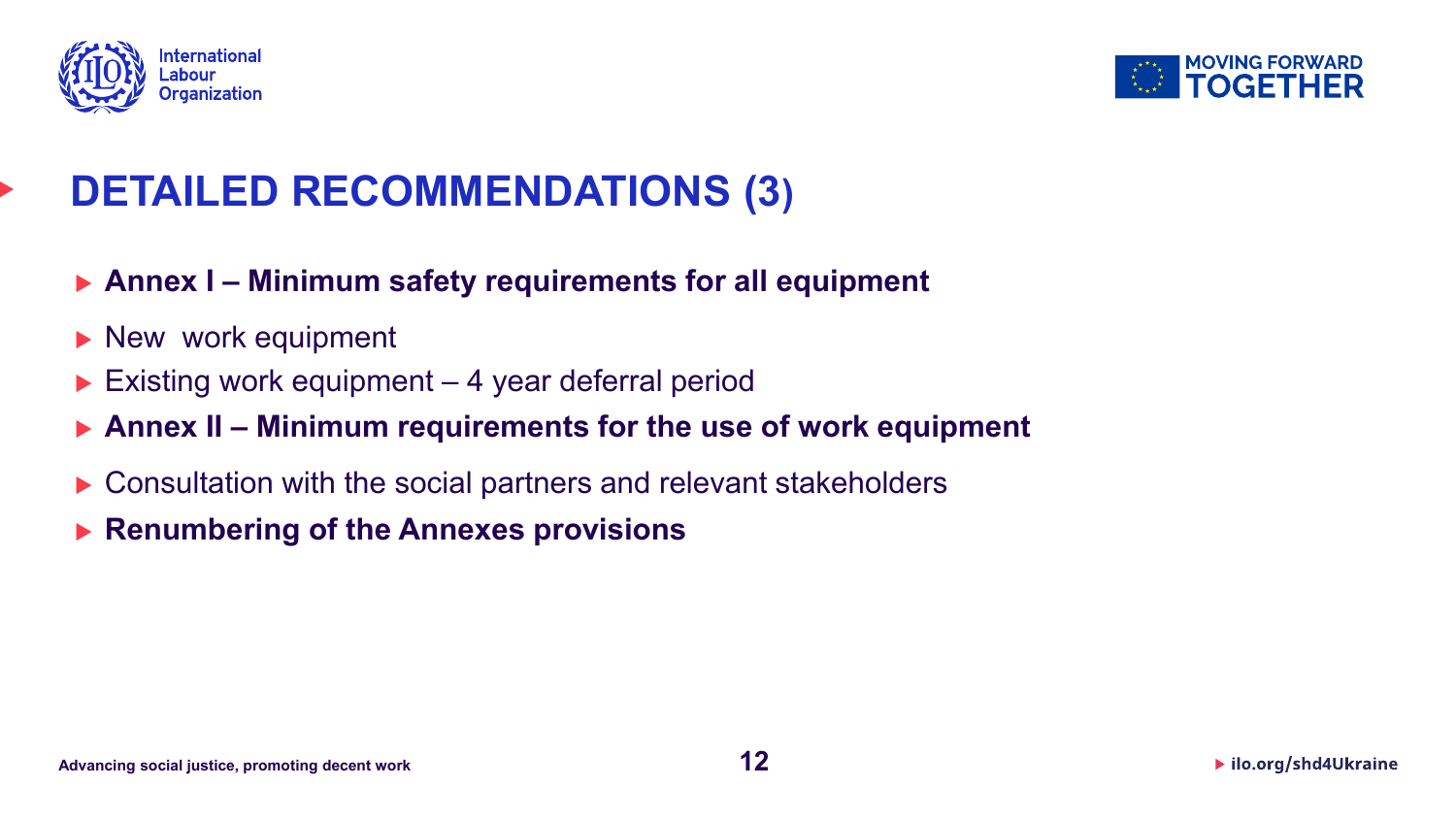



# **DETAILED RECOMMENDATIONS (4)**

#### **Annex III - Table of Correlation:**

- ▶ Comparison between Directive 2009/204/EC and SLS draft legal text
- ▶ Show where the name changes are proposed

#### **References:**

- ▶ Some you are familiar with
- ▶ Reference key ILO Conventions which are relevant
- References to similar Irish and UK legal texts and national guidance.